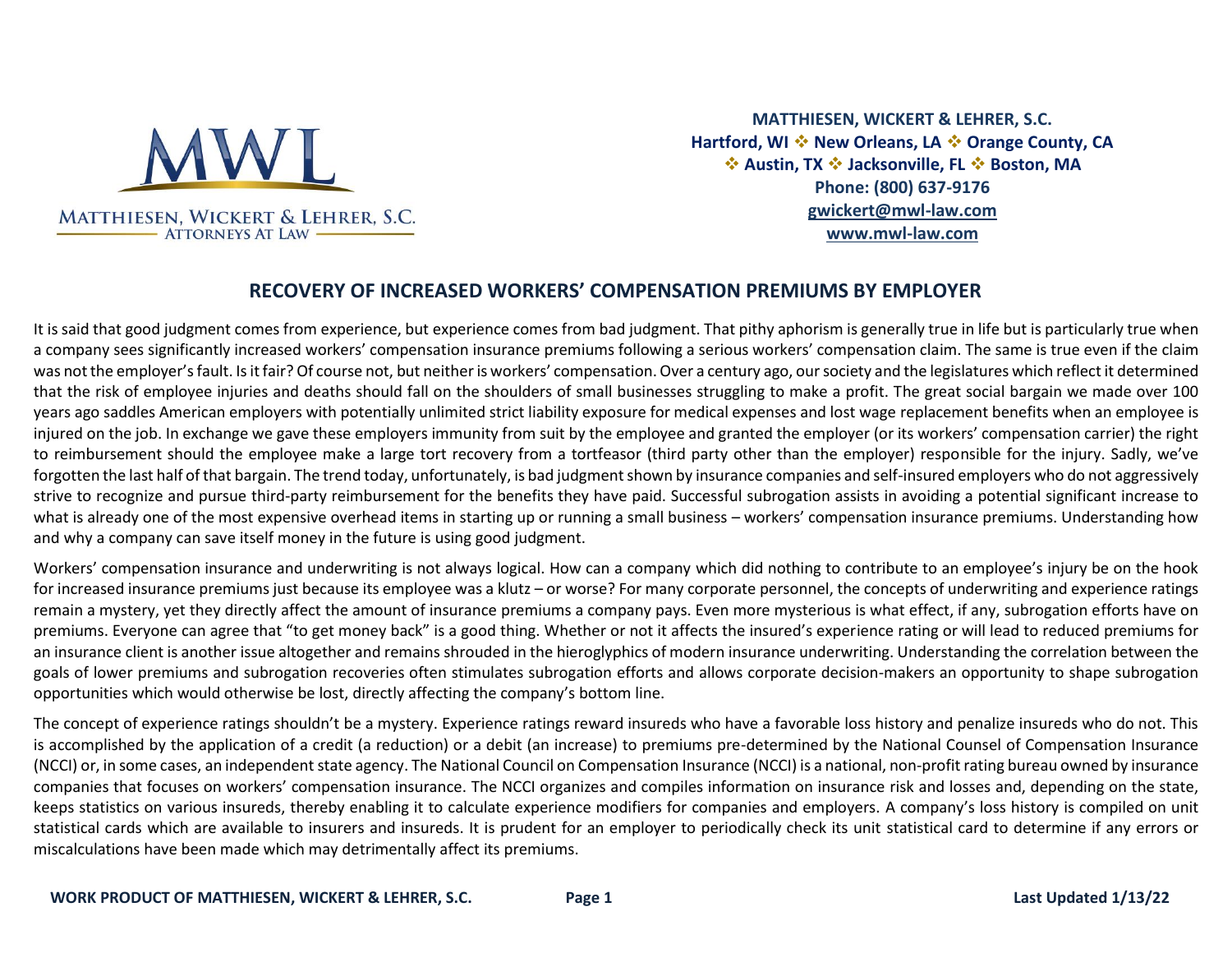Losses are divided into primary losses and excess losses. Any losses under \$5,000 are considered primary losses, while the amount of losses in excess of \$5,000 is considered excess losses. Actual and expected primary losses are calculated separately, with each state applying different weighted values and ballast values in order to arrive at an experience modifier which is intended to reflect the true condition of the insured's loss history. Experience modifiers are obtained after dividing actual losses by expected losses. Experience modification is calculated by comparing the actual losses to the expected losses. Actual losses are the medical and indemnity claim costs resulting from a work-related injury, that an insurance company has paid or expects to pay in the future. Expected losses represent a business's projected losses for the industry in which it operates. In other words, given its classifications and payroll, its expected losses represent the statistical average losses that a business of a similar size in the same industry is expected to incur. Given two businesses within the same industry, the larger the business, in terms of payroll, the more losses that business is expected to incur.

## **Experience Modification = Actual Losses / Expected Losses**

The Experience Modification Rate (a/k/a Mod Factor, Modification Factor, or Mod Rate, or "X-Mod") is a numeric expression of an insured's claims history and safety record as compared to other businesses in the same industry within the same state. It breaks down as follows:

- Insured is riskier than average (EMR  $> 1.00$  -results in a higher premium)
- **E** Insured is no more or less risky than average (EMR = 1.00 results in no change to premium)
- Insured is safer than average (EMR < 1.00 results in a lower premium)

The X-Mod is calculated based on the job code, the payroll, the insured's past losses and the premium itself. From there the X-Mod is used to determine your final workers' compensation premium. Obviously, if actual losses exceed expected losses, this is a bad thing, and the resulting modifier constitutes a debt or increase to an insured's insurance premium. If actual losses are lower than expected losses, the modifier has the opposite result. For example, if actual losses total \$150,000 and expected losses total only \$100,000, the experience modifier is 1.5. The higher the experience modifier, the higher the premium is. It is easy to see how any control the insured or insurer has over the experience modifier may directly affect the premium an insured can expect to pay in subsequent years. When a retrospective rating program (retro policy) is in effect, the effect of a good loss history is even more immediate. Generally, an insured's loss history is reviewed, and its experience rating is calculated over a three-year period. The experience modifier is then issued one year after the three-year period has expired. This gives the experience raters a set time during which to evaluate an insured's loss history and an adequate period of time to digest and publish the information. A credit modifier is good and can lead to lower workers' compensation insurance premiums; a debit modifier is bad and can result in the opposite.

So, how does subrogation fit into all of this? In theory, subrogation recoveries serve as a debit to actual loss totals and actual primary losses, thereby directly affecting the experience modifier. In short, one or two subrogation recoveries can mean the difference between a debt modifier and a credit modifier. Once an X-Mod is issued, it can be revised by the states' rating organization under a limited number of circumstances. The X-Mod cannot be modified merely because a large claim changes in value. However, it can be revised if:

- (1) a claim is declared non-compensable,
- (2) there is a change in ownership of the company,
- (3) the insured's operations are reclassified, or
- (4) an insurer reports a claim as "subrogated" after it receives a reimbursement through subrogation efforts.

While procedures from state to state vary somewhat, a handful of states have their own government run rating bureaus that are separate from NCCI. For example, there are 11 Independent Rating Bureaus in the United States which provide actuarially-based information and research and premium rates that were created by their statespecific statutes. These states are California, Delaware, Indiana, Massachusetts, Michigan, Minnesota, New Jersey, New York, North Carolina, Pennsylvania, and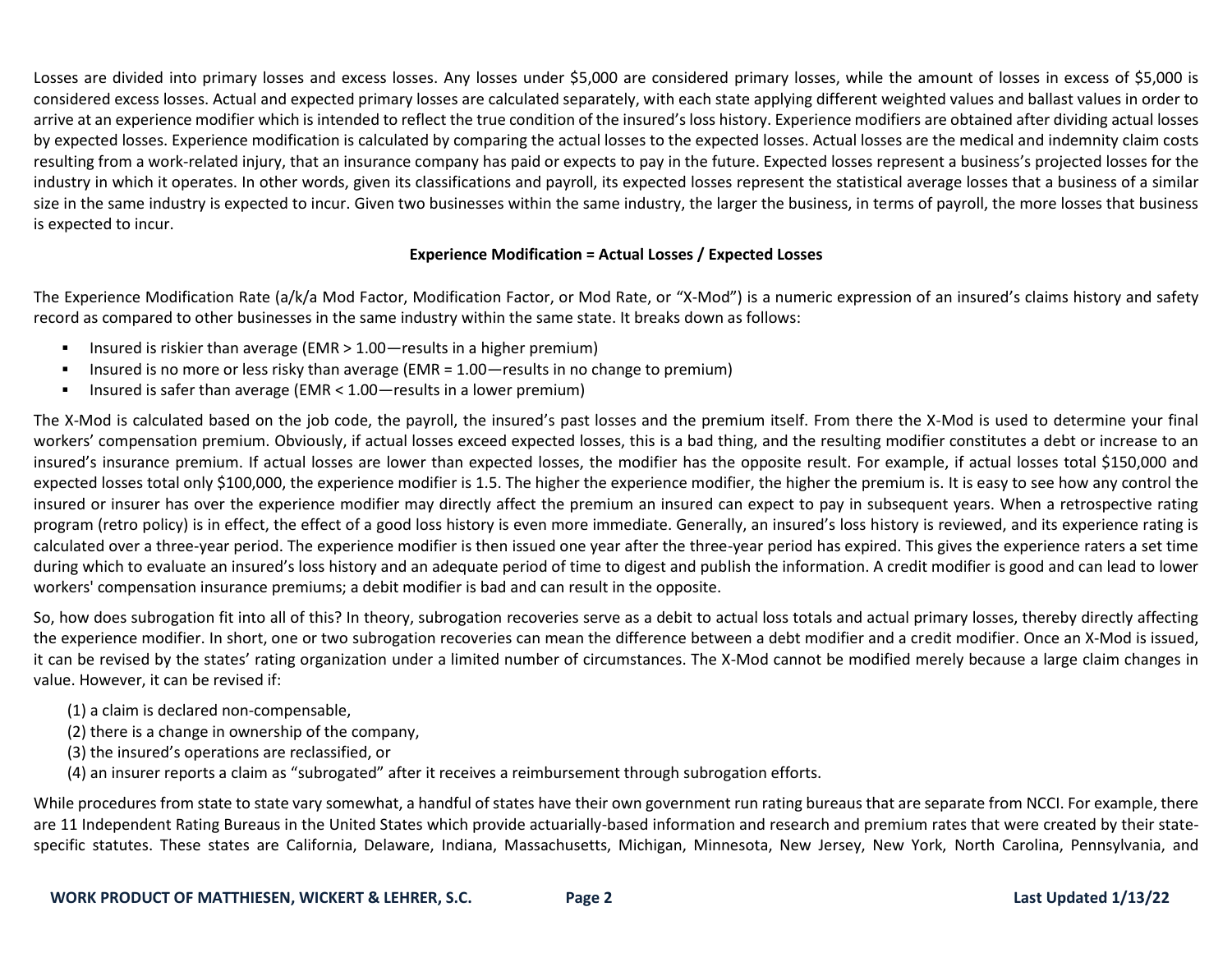Wisconsin. The rest of the country, with the exception of the monopolistic states, utilize the services of the National Council on Compensation Insurance (NCCI), which acts as a national bureau. The contact information for these ratings bureaus is as follows:

### *Workers Compensation Insurance Rating Bureau of California*

1221 Broadway, Suite 900 Oakland, CA 94612 Phone: 888-229-2472 [www.wcirb.com](http://www.wcirb.com/)

### *Indiana Compensation Rating Bureau*

5920 Castleway West Drive – Suite 121 Indianapolis, IN 46250 Phone: 317-842-2800 FAX: 317-842-3717 [www.icrb.net](http://www.icrb.net/)

## *Workers Compensation Rating and Inspection Bureau of Massachusetts*

101 Arch Street, 5th Floor Boston, MA 02110 Phone: 617-439-9030 FAX: 617-439-6055 [www.wcribma.org](http://www.wcribma.org/)

# *Compensation Advisory Organization of Michigan*

P. O. Box 3337 Livonia, MI 48151-3337 **or** 17197 North Laurel Park Drive, Suite 311 Livonia, MI 58152-2686 Phone: 734-462-9600 FAX: 734-462-9721

[www.caom.com](http://www.caom.com/)

### *Minnesota Workers Compensation Insurers Association, Inc.*

7701 France Avenue, Suite 450 Edina MN 55435-5288 Phone: 952-897-1737 FAX: 952-897-6495 [www.mwcia.org](http://www.mwcia.org/)

## *National Council on Compensation Insurance, Inc.* 901 Peninsula Corporate Circle Boca Raton FL 33487

#### **WORK PRODUCT OF MATTHIESEN, WICKERT & LEHRER, S.C. Page 3 Last Updated 1/13/22**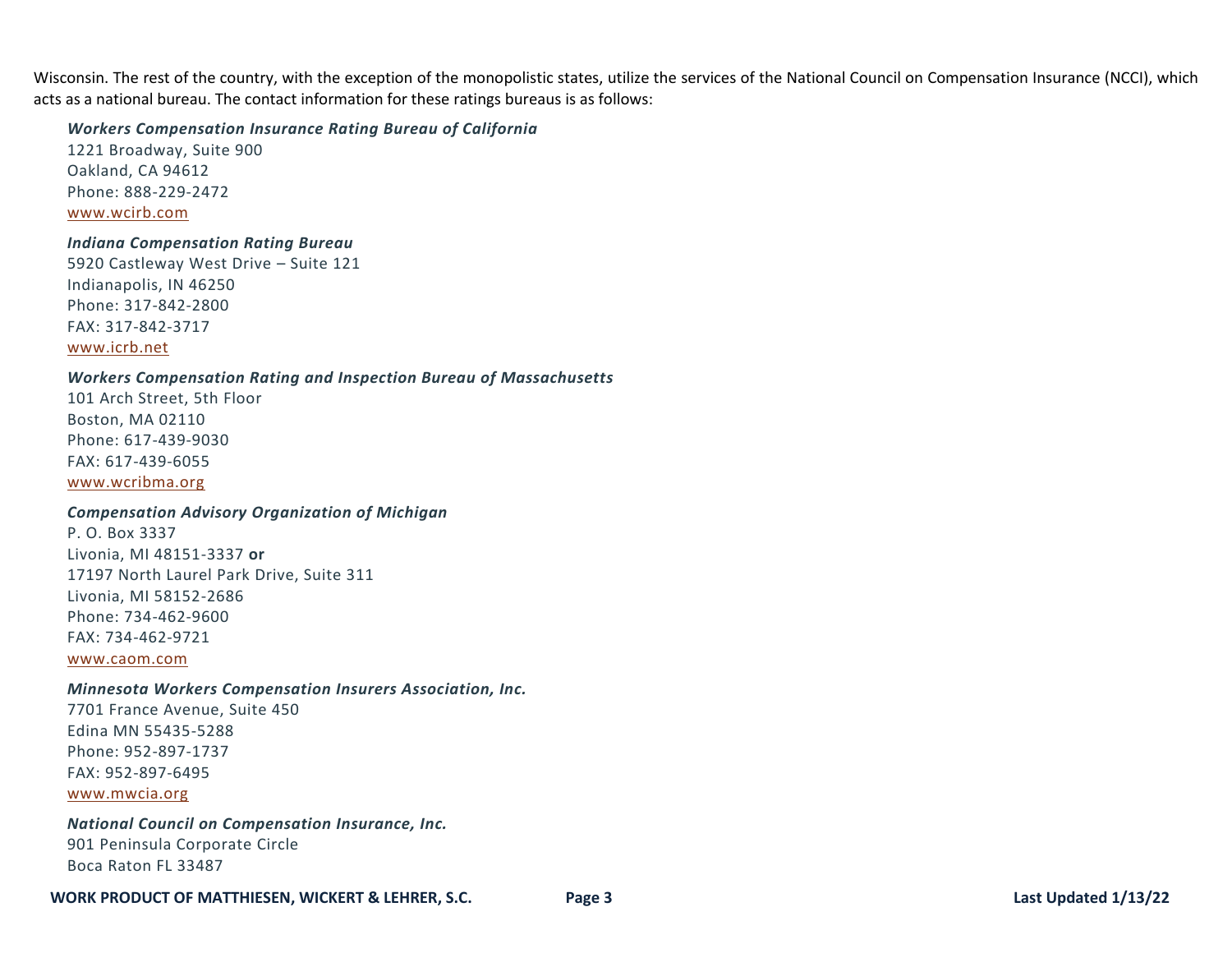Phone: 561-893-1000 or 800-622-4123 Fax: 561-893-1191 or 561-917-7025 [www.ncci.com](http://www.ncci.com/)

### *New Jersey Compensation Rating and Inspection Bureau*

60 Park Place, 12th Floor Newark, NJ 07102 Phone: 973-622-6014 FAX: 972-622-6110 [www.njcrib.com](http://www.njcrib.com/)

#### *New York Compensation Insurance Rating Board*

733 3rd Ave. New York, NY 10017 Phone: 212-697-3535 [www.nycirb.org](http://www.nycirb.org/)

### *North Carolina Rate Bureau*

2910 Sumner Blvd. P. O. Box 176010 Raleigh, NC 27616 Phone: 919-783-9790 [www.ncrb.org](http://www.ncrb.org/)

### *Pennsylvania Compensation Rating Bureau* and *Delaware Compensation Rating Bureau, Inc.*

United Plaza Building – Suite 150030 S. 17th St. Philadelphia, PA 19103-4007 PCRB – Phone: 215-568-2371 PCRB – FAX: 215-564-4328 DCRB – Phone: 302-654-1435 DCRB – FAX: 215-564-4328 [www.pcrb.com](http://www.pcrb.com/) and [www.dcrb.com](http://www.dcrb.com/)

## *Wisconsin Compensation Rating Bureau*

20700 Swenson Drive, #100 Waukesha, WI 53186 Phone: 262-796-4540 FAX: 262-796-4400 [www.wcrb.org](http://www.wcrb.org/)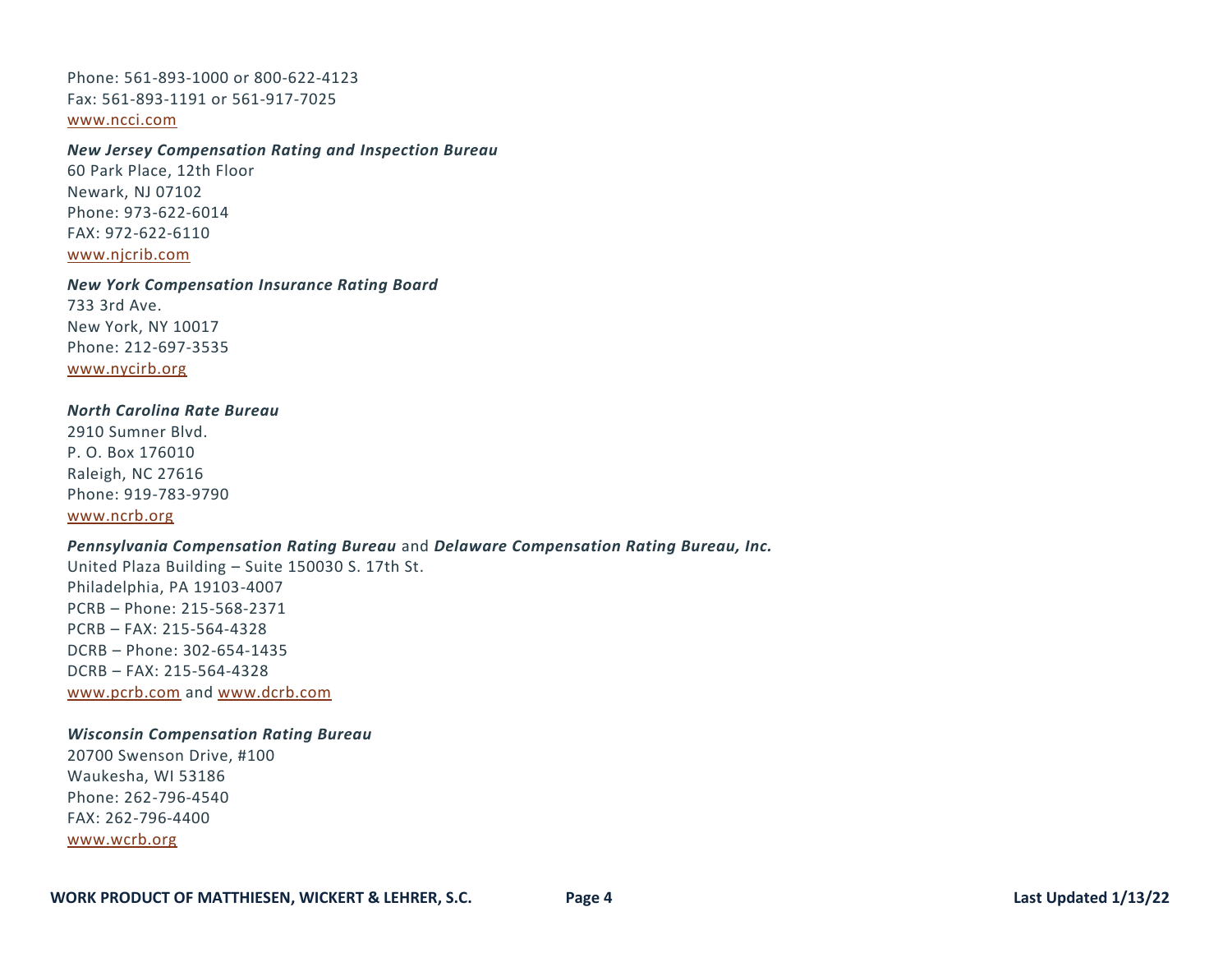Ratings are often revised for reasons beyond the control and knowledge of the current insurer due to subrogation, classification inspections, formula changes, or reporting error corrections. All of the Independent Bureaus and NCCI are members of the Workers Compensation Insurance Organization (WCIO) and meet together on a bi-annual basis. The objectives of the Association are as follows:

- 1. To provide a forum to facilitate the lawful exchange of ideas and information between any entities statutorily authorized or licensed as rating, advisory or data service organizations for workers compensation insurance in one or more states to enhance the services provided by those organizations.
- 2. To advance levels of knowledge available to the Membership through the collection, interpretation and dissemination of information on subjects appropriate to the industry.
- 3. To conduct other lawful activities of benefit to the industry.

The California Insurance Commissioner has regulations which include issuance of a "Uniform Statistical Reporting Plan". This Plan reports premium and detailed payroll and claim information for a policy to the Workers' Compensation Insurance Rating Bureau of California (WCIRB), and this Plan describes ratings and loss reporting as follows:

#### C. Special Loss Reporting Instructions

#### 1. Subrogation Claims

For a subrogation claim reported on a normal valuation of losses, the gross incurred shall be the estimated liability for the claim as of the normal valuation as if there had been no subrogation. For a subrogation claim reported on a correction filed between valuation dates, the gross incurred shall be the estimated liability for the claim at the time of subrogation reimbursement as if there had been no subrogation.

In reporting subrogation claims, the net incurred amount is the sum of the net paid and net outstanding amounts. The net paid is equal to the gross paid less the amount of the subrogation reimbursement that exceeds the expense incurred in obtaining the subrogation. The net outstanding is equal to the gross outstanding less the subrogation credit allowed, and is subject to a minimum of zero. (In other words, Net Incurred = [Gross Paid - (Reimbursement - Expense Incurred in Obtaining Subrogation)\*] + [Gross Outstanding - Subrogation Credit Allowed]\*).

\* Amount is limited to be no less than zero.

The following hypothetical examples illustrate how net and gross incurred on subrogation claims are to be determined:

|     |                                                        | <b>Example One</b> | <b>Example Two</b> | <b>Example Three</b> | <b>Example Four</b> |
|-----|--------------------------------------------------------|--------------------|--------------------|----------------------|---------------------|
| (1) | <b>Total Paid (Gross)</b>                              | \$15,000           | \$15,000           | \$15,000             | \$30,000            |
| (2) | <b>Amount Reimbursed</b>                               | \$12,000           | \$15,000           | \$6,000              | \$30,000            |
| (3) | <b>Expense Incurred in Subrogation</b>                 | \$2,000            | \$4,000            | \$7,000              | \$0                 |
| (4) | <b>Total Net Paid</b><br>$[(1) - ([2] - [3])^{\circ}]$ | \$5,000            | \$4,000            | \$15,000             | \$0                 |
| (5) | <b>Total Outstanding (Gross)</b>                       | \$0                | \$20,000           | \$15,000             | \$20,000            |
| (6) | <b>Credit Allowed</b>                                  | \$0                | \$10,000           | \$0                  | \$20,000            |
| (7) | <b>Total Net Outstanding</b><br>$[(5) - (6)]^*$        | \$0                | \$10,000           | \$15,000             | \$0                 |
| (8) | <b>Total Gross Incurred</b><br>$[(1) + (5)]$           | \$15,000           | \$35,000           | \$30,000             | \$50,000            |
| (9) | <b>Total Net Incurred</b><br>$[(4) + (7)]$             | \$5,000            | \$14,000           | \$30,000             | \$0                 |

\* Amount is limited to be no less than zero.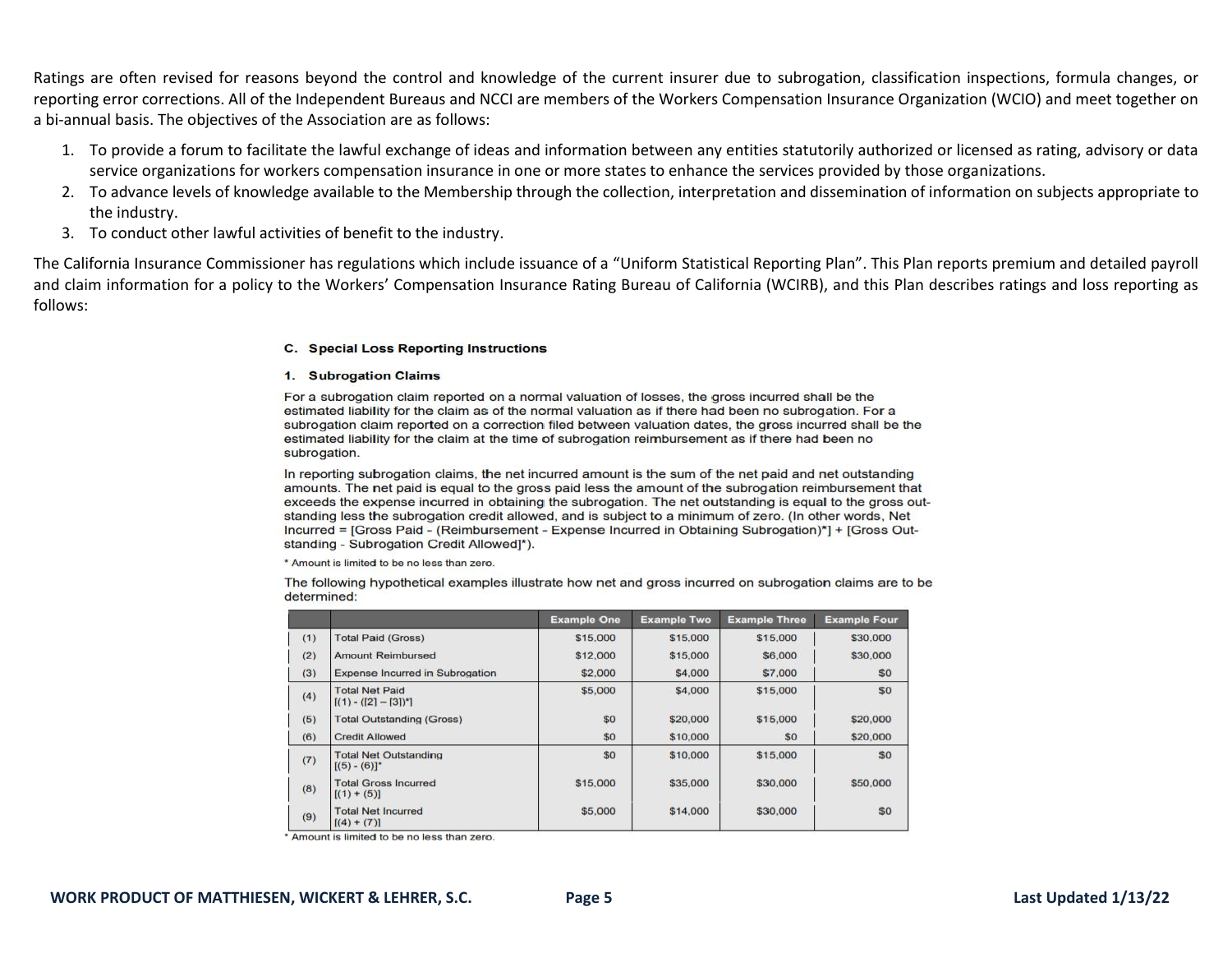Controlling experience modifiers becomes the key for insureds interested in holding their premiums to a minimum under the experience rating process. Conscientious insureds can obtain copies of experience modifier worksheets and/or unit statistical cards from the insurer and/or the NCCI. The key to keeping premiums under control is to have a basic working knowledge of the experience rating process over which the insured has some control. Double checking the NCCI figures on the applicable worksheets, aggressively seeking subrogation recoveries, maintaining an accurate record of these recoveries, and seeing that those recoveries find their way into the experience modifier (or "X-Mod") calculations are the most significant things an insured can do to control premiums. Expected loss rates can be adjusted to reflect significant credits obtained as a result of settlements or recoveries in third-party subrogation cases. Actual incurred losses and primary losses should also reflect any subrogation recoveries obtained. However, these adjustments cannot be made until recoveries are achieved. Recoveries are not achieved until subrogation potential is recognized and action is taken to make the recovery.

When workers' compensation is in play, many employers respond to a serious compensable injury suffered by one of their employees by blaming the employee and touting their own safety programs and risk management efforts. Experience has shown that, after investigating thousands of work-related accidental injuries, in 9 out of 10 incidents the employer believes that by placing contributory negligence on the employee and by absolving itself from any fault in connection with the loss, it is somehow protecting itself from liability. After a work-related injury, insurance professionals must immediately contact the insured and carefully explain to them how, by virtue of having workers' compensation insurance, they are immune from liability, and any assistance they can give in identifying third-party liability and subrogation potential may directly impact the premiums they pay in the future by reducing the negative effect the loss may have on their experience modifier. By allowing and/or assisting the claimant to pursue a third-party tortfeasor, the employee's dependence on workers' compensation benefits can be drastically reduced or completely eliminated. This behavior on the part of the insured is equally self-destructive in property and casualty claims.

Corporate decision-makers and corporate counsel are beginning to pay attention to the direct correlation between work-related injuries and deaths and increased workers' compensation premiums. They are beginning to make it their business to see that subrogation is made a priority, that they are given proper credit for subrogation recoveries, and that these recoveries are reflected in experience modifiers which control how large of a premium the insured will be responsible for paying in the coming years. Loss control programs attack loss frequency and are a worthy goal in connection with any business or insurance program. However, risk management must be taken a step further. It is the insured's responsibility to insist that subrogation potential is being investigated and is being actively and competently acted on. After a successful subrogation venture, it then becomes the insured's obligation to see that they are given proper credit for those subrogation recoveries, which might otherwise be lost in the confusing and obfuscated world of experience rating.

Where increased workers' compensation insurance premiums result from the negligence of a third-party tortfeasor, not only should the employer cooperate and encourage subrogation recovery efforts, but it should rightfully look into the additional recovery of the increased premiums it will be saddled with for years into the future, from the party responsible for causing the accident. Unfortunately, the majority rule across the country is a denial of such a recovery to the employer due to such increased premiums damages being "unforeseeable" by the negligent tortfeasor. Other states, like **New Jersey**, argue that the action brought by the employer for increased premiums is not the action against a third party for causing the employee's injury which contemplated by the subrogation statute, but rather is one in which the employer seeks damages directly related to the compensation payments made under the Act. **South Dakota** believes that the subrogation remedy of the workers' compensation statute does not afford a cause of action to an employer to recover increases in workers' compensation insurance premiums from third-party tortfeasor. That state believes that increased premiums are merely part of the exchange the employer must bear to be free from employee lawsuits. Only a handful of states consider allowing such a recovery (*e.g.,* see **Minnesota**), while many others have yet to address the issue.

Those who opposed the ability of an employer to recover the cost of increased workers' compensation premiums often draw a parallel to auto insurance, asking whether every automobile driver in this state who gets into an auto accident and as a result has to pay an increase in auto insurance premiums would then be able to sue to recover those increased premiums? And if so, for how long will the tortfeasor have to pay for the increased premiums-for as long as the insurance company decides to charge or only for the following year? See *Vogel v. Liberty Mut. Ins. Co*., 571 N.W.2d 704, 708 (Wis. App. 1997).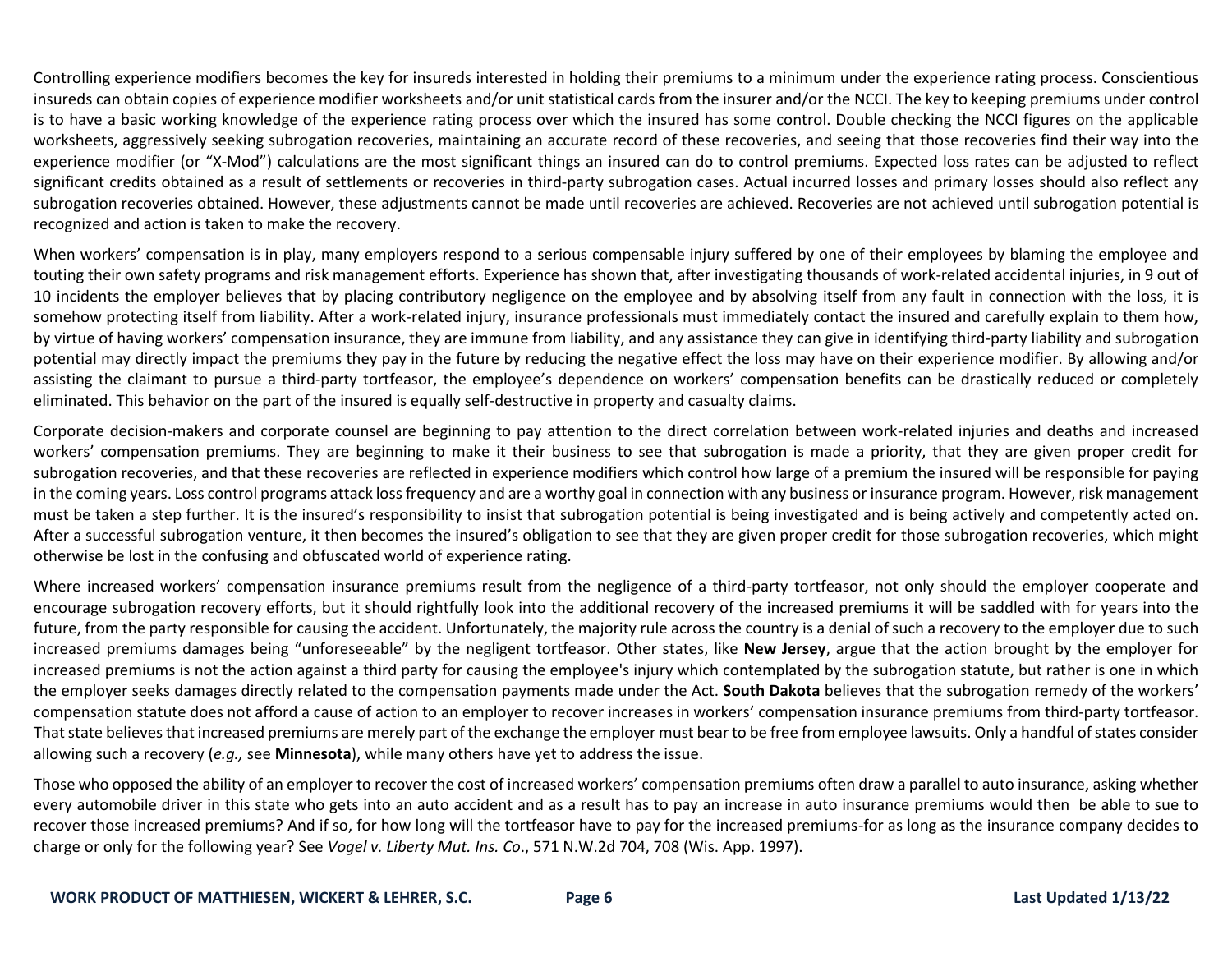The following chart is a summary of current law across all 50 states governing the ability of an employer to recover the burdensome cost of increased workers' compensation insurance premiums from a responsible tortfeasor following an on-the-job accident resulting from the negligence of the tortfeasor. Every state is different, and some states have not addressed the issue at all in legislation or case decisions.

For more information on aggressively pursuing workers' compensation subrogation rights in all 50 states, contact Gary Wickert at [gwickert@mwl-law.com.](mailto:gwickert@mwl-law.com)

| <b>STATE</b>      | <b>RECOVERY FOR</b><br><b>INCREASED PREMIUMS?</b> | <b>STATUTE/CASE LAW</b>                                                                                          | <b>RULE SUMMARY</b>                                                                                                                                                                                                                                                                                                                                                                                                                                                                                                                                                                                                                                                                                                       |
|-------------------|---------------------------------------------------|------------------------------------------------------------------------------------------------------------------|---------------------------------------------------------------------------------------------------------------------------------------------------------------------------------------------------------------------------------------------------------------------------------------------------------------------------------------------------------------------------------------------------------------------------------------------------------------------------------------------------------------------------------------------------------------------------------------------------------------------------------------------------------------------------------------------------------------------------|
| <b>ALABAMA</b>    | Undecided                                         | None                                                                                                             | There is no authority or precedent allowing or prohibiting the<br>attempted recovery of damages for increased workers'<br>compensation insurance premiums by an employer from a third-<br>party tortfeasor.                                                                                                                                                                                                                                                                                                                                                                                                                                                                                                               |
| <b>ALASKA</b>     | Undecided                                         | None.                                                                                                            | There is no authority or precedent allowing or prohibiting the<br>attempted recovery of damages for increased workers'<br>compensation insurance premiums by an employer from a third-<br>party tortfeasor.                                                                                                                                                                                                                                                                                                                                                                                                                                                                                                               |
| <b>ARIZONA</b>    | Undecided.                                        | State of Arizona, et al., v. American<br>Tobacco Company, Inc., et al., 1997 WL<br>34627233 (Ariz. Super. 1997). | In Tobacco Litigation, defendant moved to dismiss State's effort to<br>recovery for increased health insurance premiums arising out of<br>employee's use of tobacco arguing that it was considered too remote<br>to permit recovery. The court denied the motion, stating, "The Court<br>has found no Arizona law which would justify dismissal of these<br>claims for damages at this stage of the proceedings. Cases from other<br>jurisdictions are not persuasive at this stage of the proceedings<br>because of Arizona's strong body of law holding that proximate cause<br>issues are primarily issues of fact." (Defendant's brief cited Northern<br>States Contracting Co. v. Oakes, 253 N.W. 371 (Minn. 1934)). |
| <b>ARKANSAS</b>   | Undecided.                                        | None.                                                                                                            | There is no authority or precedent allowing or prohibiting the<br>attempted recovery of damages for increased workers'<br>compensation insurance premiums by an employer from a third-<br>party tortfeasor.                                                                                                                                                                                                                                                                                                                                                                                                                                                                                                               |
| <b>CALIFORNIA</b> | No.                                               | Fischl v. Paller & Goldstein, 231 Cal.App.3d<br>1299, 282 Cal.Rptr. 802, 804 (1991).                             | Increased workers' compensation premiums resulting from a third-<br>party tortfeasor's injuries to employees are harms that are not<br>foreseeable or are otherwise too remote to be subject to liability.                                                                                                                                                                                                                                                                                                                                                                                                                                                                                                                |
| <b>COLORADO</b>   | Undecided.                                        | None.                                                                                                            | There is no authority or precedent allowing or prohibiting the<br>attempted recovery of damages for increased workers'<br>compensation insurance premiums by an employer from a third-<br>party tortfeasor.                                                                                                                                                                                                                                                                                                                                                                                                                                                                                                               |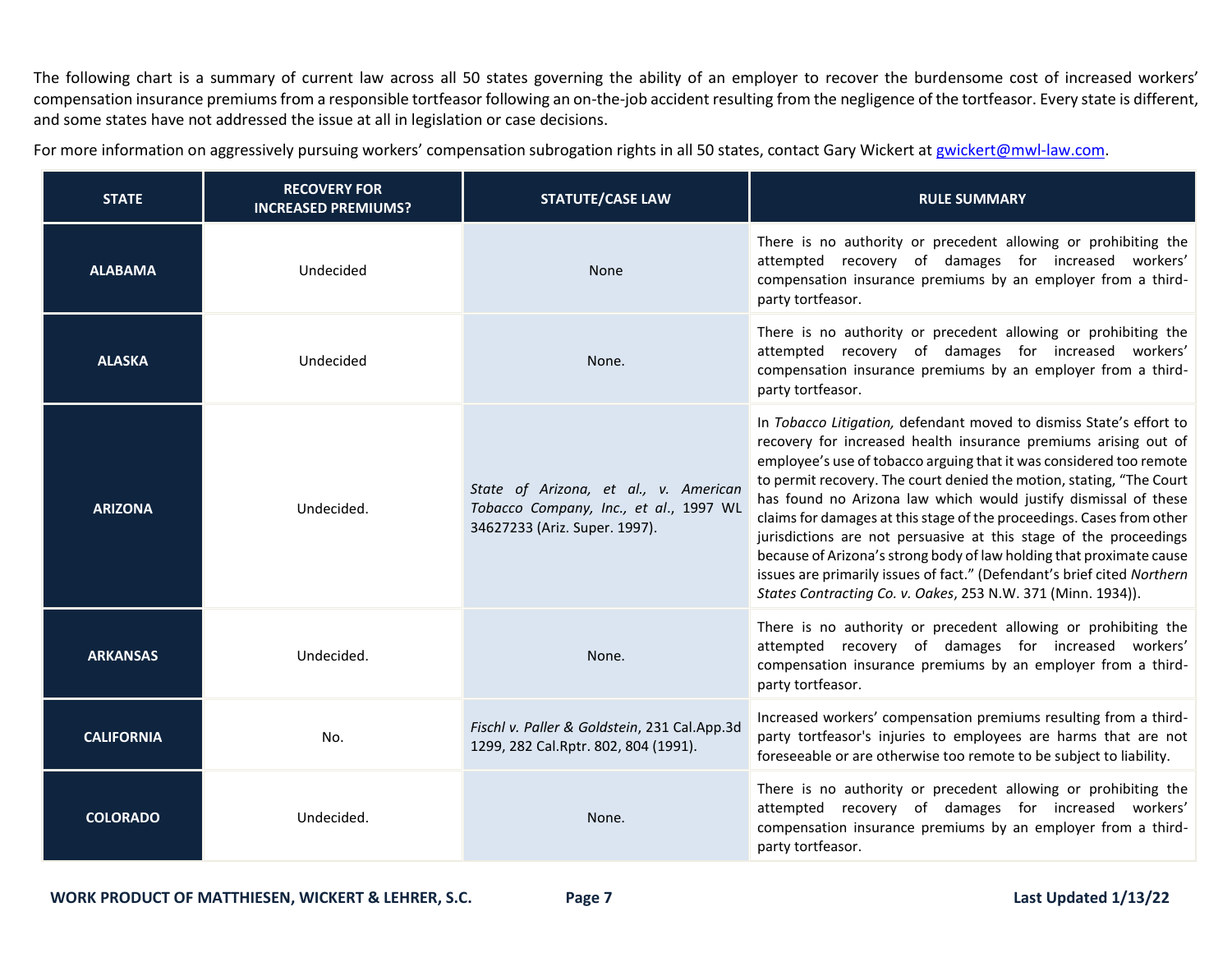| <b>STATE</b>                          | <b>RECOVERY FOR</b><br><b>INCREASED PREMIUMS?</b>                                                           | <b>STATUTE/CASE LAW</b>                                                                                                                                                                                                                                                     | <b>RULE SUMMARY</b>                                                                                                                                                                                                                                                                                                                                                                                                                                     |
|---------------------------------------|-------------------------------------------------------------------------------------------------------------|-----------------------------------------------------------------------------------------------------------------------------------------------------------------------------------------------------------------------------------------------------------------------------|---------------------------------------------------------------------------------------------------------------------------------------------------------------------------------------------------------------------------------------------------------------------------------------------------------------------------------------------------------------------------------------------------------------------------------------------------------|
| <b>CONNECTICUT</b>                    | No.                                                                                                         | RK Constructors, Inc. v. Fusco Corp., 231<br>Conn. 381, 650 A.2d 153, 157 (1994).                                                                                                                                                                                           | Increased workers' compensation premiums resulting from a third-<br>party tortfeasor's injuries to employees are harms that are not<br>foreseeable or are otherwise too remote to be subject to liability.                                                                                                                                                                                                                                              |
| <b>DELAWARE</b>                       | Undecided.                                                                                                  | None.                                                                                                                                                                                                                                                                       | There is no authority or precedent allowing or prohibiting the<br>attempted recovery of damages for increased workers'<br>compensation insurance premiums by an employer from a third-<br>party tortfeasor.                                                                                                                                                                                                                                             |
| <b>DISTRICT OF</b><br><b>COLUMBIA</b> | Recovery of increased CGL insurance<br>premiums allowed; Undecided as to<br>workers' compensation premiums. | Williams Enterprises, Inc. v. Sherman R.<br>Smoot Co., 938 F.2d 230 (D.C. Cir. 1991)<br>(general liability insurance premiums).                                                                                                                                             | In Williams Enterprises, a subcontractor recovered from another<br>subcontractor for increased insurance premiums due to building<br>collapse. This recovery was supported by testimony of insurance<br>broker that collapse caused premiums to increase by \$45,000 per<br>year for at least three years. However, no precedent for recovery of<br>increased workers' compensation insurance premiums by an<br>employer from a third-party tortfeasor. |
| <b>FLORIDA</b>                        | No.                                                                                                         | Southland Constr., Inc. v. Greater Orlando<br>Aviation, 860 So.2d 1031, 1033-34, 1036<br>(Fla. Dist. Ct. App. 2003).<br>Agency for Healthcare Admin. v. Associated<br>Indus, of Fla., 678 So.2d 1239 (Fla. 1996)<br>(Tobacco litigation; increased premiums<br>too remote). | Increased workers' compensation premiums resulting from a third-<br>party tortfeasor's injuries to employees are harms that are not<br>foreseeable or are otherwise too remote to be subject to liability and<br>In the Southland Construction case were foreclosed by<br>Pennsylvania's workers' compensation scheme.                                                                                                                                  |
| <b>GEORGIA</b>                        | No.                                                                                                         | Unique Paint Co. v. Wm. F. Newman Co.,<br>201 Ga. App. 463, 411 S.E.2d 352, 353<br>(1991).                                                                                                                                                                                  | Increased workers' compensation premiums resulting from a third-<br>party tortfeasor's injuries to employees are harms that are not<br>foreseeable or are otherwise too remote to be subject to liability.                                                                                                                                                                                                                                              |
| <b>HAWAII</b>                         | Undecided.                                                                                                  | None.                                                                                                                                                                                                                                                                       | There is no authority or precedent allowing or prohibiting the<br>attempted recovery of damages for increased workers'<br>compensation insurance premiums by an employer from a third-<br>party tortfeasor.                                                                                                                                                                                                                                             |
| <b>IDAHO</b>                          | Undecided.                                                                                                  | None.                                                                                                                                                                                                                                                                       | There is no authority or precedent allowing or prohibiting the<br>attempted recovery of damages for increased workers'<br>compensation insurance premiums by an employer from a third-<br>party tortfeasor.                                                                                                                                                                                                                                             |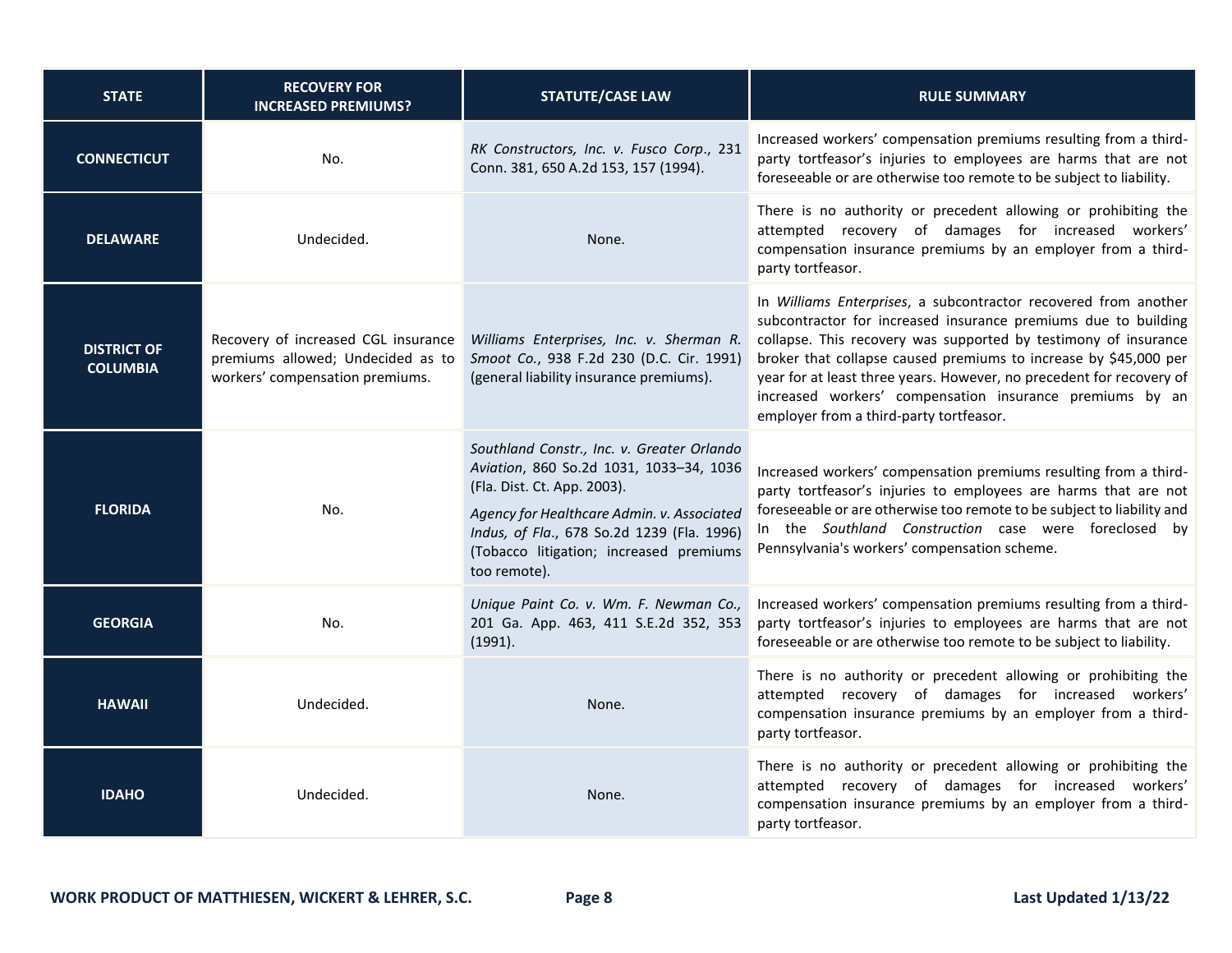| <b>STATE</b>    | <b>RECOVERY FOR</b><br><b>INCREASED PREMIUMS?</b>                                             | <b>STATUTE/CASE LAW</b>                                                                                                                                                | <b>RULE SUMMARY</b>                                                                                                                                                                                                                                                                                                                                                                                                                                                                                                                                                                                                                                                                                                  |
|-----------------|-----------------------------------------------------------------------------------------------|------------------------------------------------------------------------------------------------------------------------------------------------------------------------|----------------------------------------------------------------------------------------------------------------------------------------------------------------------------------------------------------------------------------------------------------------------------------------------------------------------------------------------------------------------------------------------------------------------------------------------------------------------------------------------------------------------------------------------------------------------------------------------------------------------------------------------------------------------------------------------------------------------|
| <b>ILLINOIS</b> | Undecided.                                                                                    | Mount Mansfield Insurance Group v.<br>American International Group, Inc., 2006<br>WL 6203621 (Ill. App. 2006).                                                         | There is no authority or precedent allowing or prohibiting the<br>attempted recovery of damages for increased workers'<br>compensation insurance premiums by an employer from a third-<br>party tortfeasor. In Mount Mansfield, an insurance group sued AIG<br>with whom they'd contracted to form a captive insurance program,<br>seeking recovery for increased workers' compensation premiums<br>that each company experienced, and would continue to experience,<br>due to increases in each of the company's experience modifiers as a<br>result of defendant's improper claims handling. Unfortunately, the<br>viability of a claim for recovery of increased premiums from a<br>tortfeasor was not discussed. |
| <b>INDIANA</b>  | Undecided.                                                                                    | None.                                                                                                                                                                  | There is no authority or precedent allowing or prohibiting the<br>attempted recovery of damages for increased workers'<br>compensation insurance premiums by an employer from a third-<br>party tortfeasor.                                                                                                                                                                                                                                                                                                                                                                                                                                                                                                          |
| <b>IOWA</b>     | No.                                                                                           | Anderson Plasterers v. Meinecke, 543<br>N.W.2d 612, 613-14 (lowa 1996).                                                                                                | Employer could not recover from negligent third party who injured<br>employer's workers for loss of workers' time, expense of hiring<br>replacement workers, and increased workers' compensation<br>payments. Says such actions have been "almost universally denied."                                                                                                                                                                                                                                                                                                                                                                                                                                               |
| <b>KANSAS</b>   | Undecided, but increased premiums<br>are not recoverable as "restitution"<br>from a criminal. | State v. Caldwell, 84 P.3d 636 (Kan. App.<br>$2004$ ).                                                                                                                 | There is no authority or precedent allowing or prohibiting the<br>attempted recovery of damages for increased workers'<br>compensation insurance premiums by an employer from a third-<br>party tortfeasor. However, damage for increased premiums is not<br>allowed as restitution in a criminal proceeding. The court in State v.<br>Caldwell held that as a matter of law, increased insurance premiums<br>for fleet insurance are indirect or consequential damages not<br>intended to be recouped under that as a matter of law, increased<br>insurance premiums for fleet insurance are indirect or consequential<br>damages not intended to be recouped under Kansas Restitution<br>laws.                     |
| <b>KENTUCKY</b> | Yes.                                                                                          | Sand Hill Energy, Inc. v. Ford Motor Co., 83<br>S.W.3d 483 (Ky. 2002), cert. granted,<br>judgment vacated sub nom. Ford Motor Co.<br>v. Smith, 123 S. Ct. 2072 (2003). | Whether an employer is able to recover for increased workers'<br>compensation premiums as result of a manufacturer's (tortfeasor's)<br>defective design of a car was a question for the jury, but the<br>employer is "entitled to be heard" on such a claim.                                                                                                                                                                                                                                                                                                                                                                                                                                                         |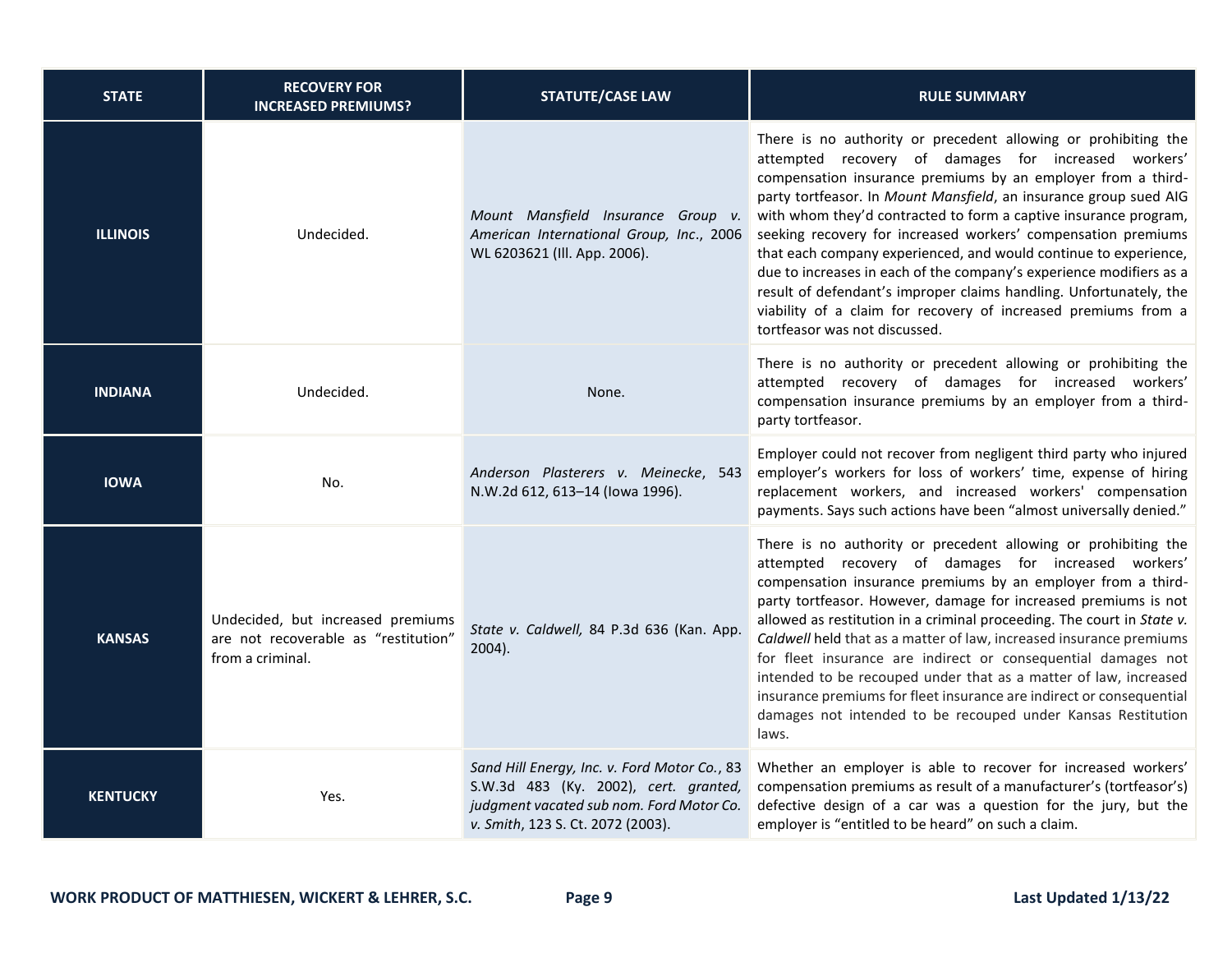| <b>STATE</b>         | <b>RECOVERY FOR</b><br><b>INCREASED PREMIUMS?</b>       | <b>STATUTE/CASE LAW</b>                                                                                                                                                                                                                                                                                                                                                            | <b>RULE SUMMARY</b>                                                                                                                                                                                                                                                                                                                                                       |
|----------------------|---------------------------------------------------------|------------------------------------------------------------------------------------------------------------------------------------------------------------------------------------------------------------------------------------------------------------------------------------------------------------------------------------------------------------------------------------|---------------------------------------------------------------------------------------------------------------------------------------------------------------------------------------------------------------------------------------------------------------------------------------------------------------------------------------------------------------------------|
| <b>LOUISIANA</b>     | No. Too speculative.                                    | Am. River Transp. Co. v. KAVO KALIAKRA SS,<br>206 F.3d 462 (5th Cir. 2000) (applying La.<br>Law).                                                                                                                                                                                                                                                                                  | An employer may not recover from a third party for an increase it<br>suffers in its workers' compensation premiums allegedly caused by<br>accident. The company cannot recover for economic damages<br>unconnected to an injury to a property interest. This prevents<br>limitless liability for negligence and the filing of lawsuits of a highly<br>speculative nature. |
| <b>MAINE</b>         | Undecided.                                              | None.                                                                                                                                                                                                                                                                                                                                                                              | There is no authority or precedent regarding the attempted recovery<br>of damages for increased workers' compensation insurance<br>premiums by an employer from a third-party tortfeasor.                                                                                                                                                                                 |
| <b>MARYLAND</b>      | Undecided.                                              | None.<br>But See Young v. Sass, 2006 WL 4104497<br>(Md. Cir. Ct. 2006).<br>Briefing by defendant says, "Although the<br>Maryland Courts have not directly<br>addressed this issue, numerous other<br>jurisdictions have done so, and the vast conclusion.<br>majority of those jurisdictions have<br>rejected such claims." Young v. Sass, 2005<br>WL 5250191 (Md. Cir .Ct. 2005). | There is no authority or precedent regarding the attempted recovery<br>of damages for increased workers' compensation insurance<br>premiums by an employer from a third-party tortfeasor. Such a cause<br>of action has been attempted but not successfully brought to a                                                                                                  |
| <b>MASSACHUSETTS</b> | No.                                                     | R.L. Whipple Co. v. Pondview Excavation<br>Corp., 887 N.E.2d 1095 (Mass. App. 2008).                                                                                                                                                                                                                                                                                               | Employer cannot recover increased workers' compensation<br>premiums from the third party who injured its employee because<br>purely economic losses are unrecoverable in tort actions in the<br>absence of personal injury or property damage.                                                                                                                            |
| <b>MICHIGAN</b>      | No, but only because of exclusive<br>remedy protection. | Pro-Staffers, Inc. v. Premier Mfg. Support<br>Servs., Inc., 651 N.W.2d 811 (Mich. App.<br>2002) (temporary employment agency<br>sued client company for injury resulting in<br>increased premiums).                                                                                                                                                                                | Exclusivity of Worker's Disability Compensation Act (WDCA)'s<br>subrogation provision precluded agency from recovering increased<br>workers' compensation premiums and any lost profits that arose<br>therefrom from client, as third-party tortfeasor.                                                                                                                   |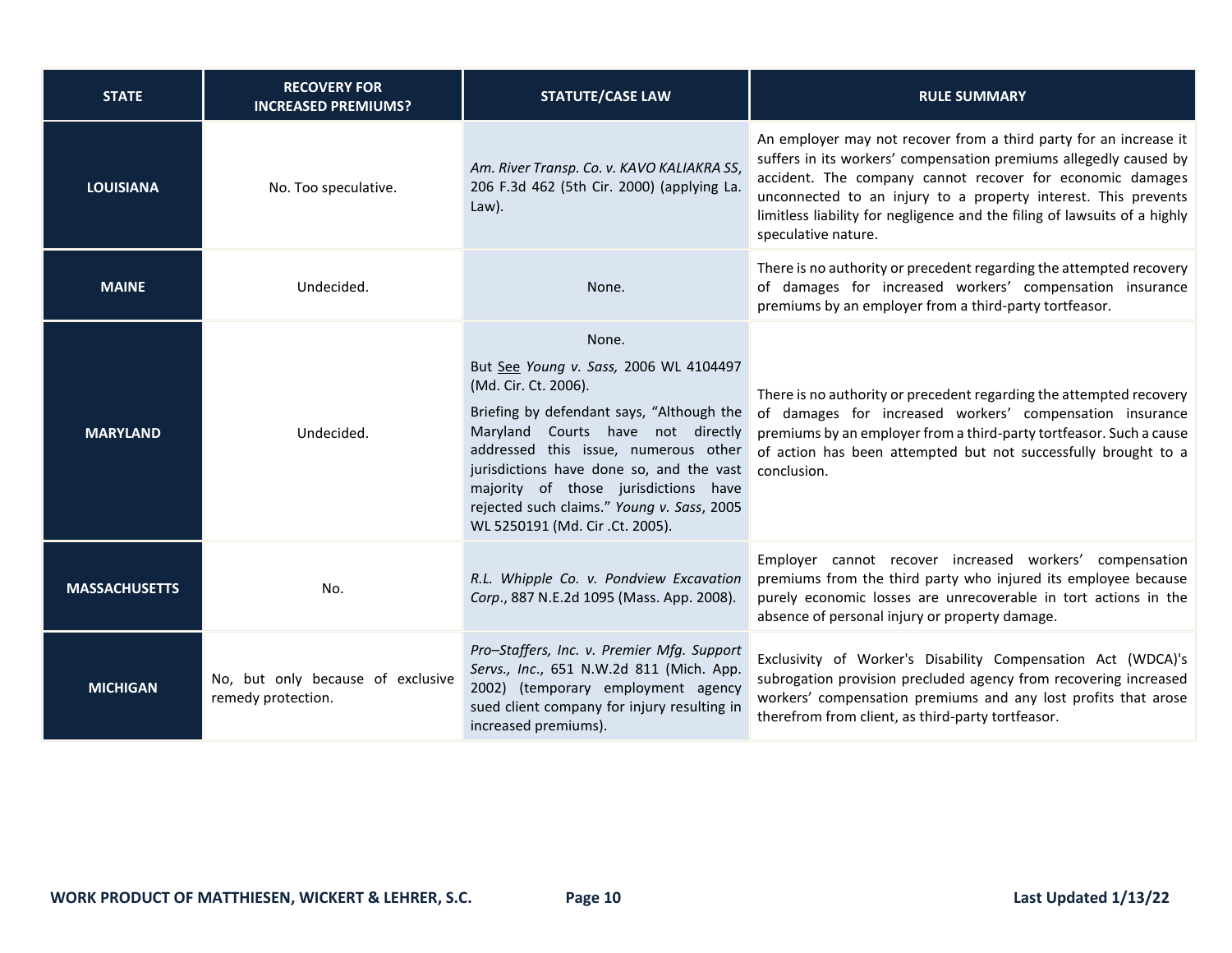| <b>STATE</b>         | <b>RECOVERY FOR</b><br><b>INCREASED PREMIUMS?</b> | <b>STATUTE/CASE LAW</b>                                                                              | <b>RULE SUMMARY</b>                                                                                                                                                                                                                                                                                                                                                                                                                                                                                                                                                                                                                                  |
|----------------------|---------------------------------------------------|------------------------------------------------------------------------------------------------------|------------------------------------------------------------------------------------------------------------------------------------------------------------------------------------------------------------------------------------------------------------------------------------------------------------------------------------------------------------------------------------------------------------------------------------------------------------------------------------------------------------------------------------------------------------------------------------------------------------------------------------------------------|
| <b>MINNESOTA</b>     | Yes.                                              | 176.061(5)(c);<br>$M.S.A.$ §<br>N. States<br>Contracting Co. v. Oakes, 253 N.W. 371<br>(Minn. 1934). | Minnesota is one of the few states that allows the employer to<br>pursue the negligent tortfeasor for increased workers' compensation<br>premiums, either because of retroactive assessments or because of<br>a change affecting future rates. Section 176.061(5)(c) appears to<br>overrule N. States Contracting Co. v. Oakes, which states:<br>"Contractor could not recover from subcontractor for increased<br>workmen's compensation insurance premiums which contractor was<br>compelled to pay in consequence of employee's death caused by<br>subcontractor's negligence; increase being too remote and indirect<br>result of wrongful act." |
| <b>MISSISSIPPI</b>   | Undecided.                                        | None.                                                                                                | There is no authority or precedent regarding the attempted recovery<br>of damages for increased workers' compensation insurance<br>premiums by an employer from a third-party tortfeasor.                                                                                                                                                                                                                                                                                                                                                                                                                                                            |
| <b>MISSOURI</b>      | Undecided.                                        | None.                                                                                                | There is no authority or precedent regarding the attempted recovery<br>of damages for increased workers' compensation insurance<br>premiums by an employer from a third-party tortfeasor.                                                                                                                                                                                                                                                                                                                                                                                                                                                            |
| <b>MONTANA</b>       | Undecided.                                        | None.                                                                                                | There is no authority or precedent regarding the attempted recovery<br>of damages for increased workers' compensation insurance<br>premiums by an employer from a third-party tortfeasor.                                                                                                                                                                                                                                                                                                                                                                                                                                                            |
| <b>NEBRASKA</b>      | Undecided.                                        | None.                                                                                                | There is no authority or precedent regarding the attempted recovery<br>of damages for increased workers' compensation insurance<br>premiums by an employer from a third-party tortfeasor.                                                                                                                                                                                                                                                                                                                                                                                                                                                            |
| <b>NEVADA</b>        | Undecided.                                        | None.                                                                                                | There is no authority or precedent regarding the attempted recovery<br>of damages for increased workers' compensation insurance<br>premiums by an employer from a third-party tortfeasor.                                                                                                                                                                                                                                                                                                                                                                                                                                                            |
| <b>NEW HAMPSHIRE</b> | Undecided.                                        | None.                                                                                                | There is no authority or precedent regarding the attempted recovery<br>of damages for increased workers' compensation insurance<br>premiums by an employer from a third-party tortfeasor.                                                                                                                                                                                                                                                                                                                                                                                                                                                            |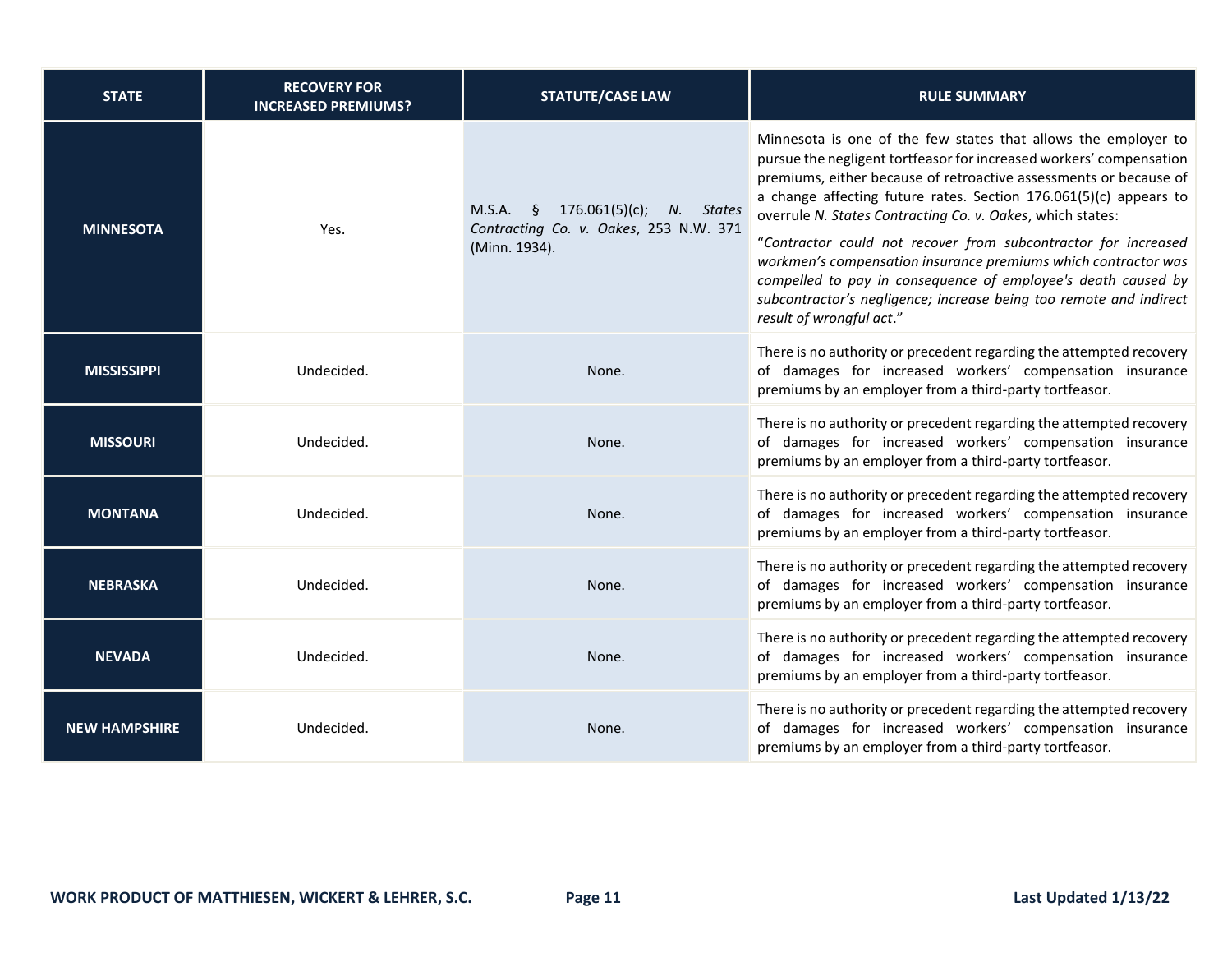| <b>STATE</b>          | <b>RECOVERY FOR</b><br><b>INCREASED PREMIUMS?</b>                                                                                | <b>STATUTE/CASE LAW</b>                                                                                                                                                                                                                         | <b>RULE SUMMARY</b>                                                                                                                                                                                                                                                                                                                                                                    |
|-----------------------|----------------------------------------------------------------------------------------------------------------------------------|-------------------------------------------------------------------------------------------------------------------------------------------------------------------------------------------------------------------------------------------------|----------------------------------------------------------------------------------------------------------------------------------------------------------------------------------------------------------------------------------------------------------------------------------------------------------------------------------------------------------------------------------------|
| <b>NEW JERSEY</b>     | No.                                                                                                                              | Multiplex Concrete Co. v. Besser Co., 380<br>A.2d 708 (N.J. Super. App. 1977) (per<br>curiam) (action prohibited in both strict<br>liability and negligence); United States<br>Casualty Co. v. Hercules Powder Co., 72<br>A.2d 190 (N.J. 1950). | An action for increased premiums is not an action the employer is<br>pursuing on behalf of its employee's rights, but rather, directly in its<br>own right; rather it seeks damages directly related to the<br>compensation payments made pursuant to the Workers'<br>Compensation Act.                                                                                                |
| <b>NEW MEXICO</b>     | No.                                                                                                                              | Nat'l Roofing, Inc. v. Alstate Steel, Inc., 366<br>P.3d 276 (N.M. App. 2015), cert. denied<br>(2016).                                                                                                                                           | An employer does not have a cause of action against a tortfeasor the<br>increased costs of workers' compensation insurance premiums<br>resulting from benefits paid by the compensation carrier to its<br>employee for injuries sustained due to negligence of the third-party<br>tortfeasor.                                                                                          |
| <b>NEW YORK</b>       | Undecided.                                                                                                                       | None.                                                                                                                                                                                                                                           | There is no authority or precedent regarding the attempted recovery<br>of damages for increased workers' compensation insurance<br>premiums by an employer from a third-party tortfeasor.                                                                                                                                                                                              |
| <b>NORTH CAROLINA</b> | Not allowed where employee had<br>already settled third-party personal<br>injury action with tortfeasor.<br>Otherwise undecided. | M.B. Haynes Corp. v. Strand Electro<br>Controls, Inc., 487 S.E.2d 819 (N.C. App.<br>1997).                                                                                                                                                      | Employer was precluded as matter of law from maintaining cause of<br>action against manufacturer to recover increases in premiums, due<br>to employee's settlement with manufacturer in employee's third-<br>party tort action and based on statutory scheme governing claims<br>against third-party tortfeasors.                                                                      |
| <b>NORTH DAKOTA</b>   | Undecided.                                                                                                                       | None.                                                                                                                                                                                                                                           | There is no authority or precedent regarding the attempted recovery<br>of damages for increased workers' compensation insurance<br>premiums by an employer from a third-party tortfeasor.                                                                                                                                                                                              |
| <b>OHIO</b>           | No.                                                                                                                              | Cincinnati Bell Tel. Co. v. Straley, 533 N.E.2d<br>764 (Ohio 1988).                                                                                                                                                                             | No duty owed to employer regarding insurance premiums. It would<br>appear that such a duty could only exist based on contract or<br>warranty.                                                                                                                                                                                                                                          |
| <b>OKLAHOMA</b>       | Undecided.                                                                                                                       | None.                                                                                                                                                                                                                                           | There is no authority or precedent regarding the attempted recovery<br>of damages for increased workers' compensation insurance<br>premiums by an employer from a third-party tortfeasor.                                                                                                                                                                                              |
| <b>OREGON</b>         | Probably Not.                                                                                                                    | Ore-Ida Foods, Inc. v. Indian Head Cattle<br>Co., 627 P.2d 469 (Or. 1981).                                                                                                                                                                      | Oregon has not specifically denied the employer a cause of action<br>against the negligent third-party tortfeasor for the increased<br>premiums it experiences as a result of a work-related accident<br>caused by the tortfeasor. However, it does prohibit a plaintiff from<br>recovering for economic loss resulting from negligent infliction of<br>bodily harm to a third person. |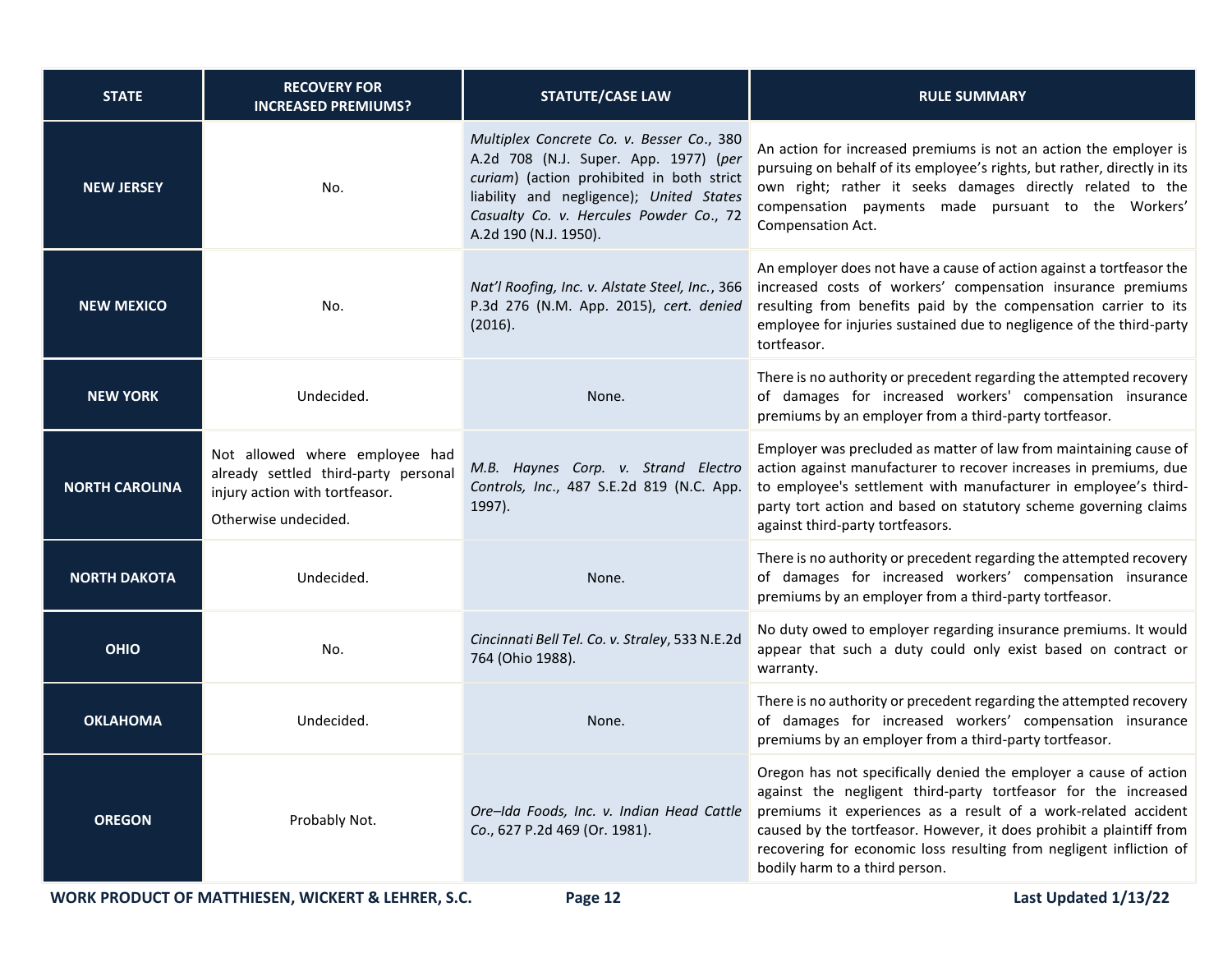| <b>STATE</b>          | <b>RECOVERY FOR</b><br><b>INCREASED PREMIUMS?</b> | <b>STATUTE/CASE LAW</b>                                                                                                                                                                                                                                                                                                                                                                                                                           | <b>RULE SUMMARY</b>                                                                                                                                                                                                                                                                                                                                                                                                                                                                                                                                                                                                                                |
|-----------------------|---------------------------------------------------|---------------------------------------------------------------------------------------------------------------------------------------------------------------------------------------------------------------------------------------------------------------------------------------------------------------------------------------------------------------------------------------------------------------------------------------------------|----------------------------------------------------------------------------------------------------------------------------------------------------------------------------------------------------------------------------------------------------------------------------------------------------------------------------------------------------------------------------------------------------------------------------------------------------------------------------------------------------------------------------------------------------------------------------------------------------------------------------------------------------|
| <b>PENNSYLVANIA</b>   | No.                                               | Whirley Indus., Inc. v. Segel, 462 A.2d 800<br>(Pa. Super. 1983); Southland Constr., Inc. v.<br>Greater Orlando Aviation, 860 So.2d 1031<br>(Fla. App.2003) (applying PA law); Erie<br>Castings Co. v. Grinding Supply, Inc., 736<br>F.2d 99 (3d Cir. 1984) (applying<br>Pennsylvania law); Canada Dry Bottling Co.<br>v. Mertz, 400 A.2d 186 (Pa. Super. 1979);<br>Reliance Ins. Co. v. Richmond Machine Co.,<br>455 A.2d 686 (Pa. Super. 1983). | Increased workers' compensation premiums resulting from a third-<br>party tortfeasor's injuries to employees are harms that are not<br>reasonably foreseeable or are otherwise too remote to be subject to<br>liability.                                                                                                                                                                                                                                                                                                                                                                                                                           |
| <b>RHODE ISLAND</b>   | Undecided.                                        | None.                                                                                                                                                                                                                                                                                                                                                                                                                                             | There is no authority or precedent regarding the attempted recovery<br>of damages for increased workers' compensation insurance<br>premiums by an employer from a third-party tortfeasor.                                                                                                                                                                                                                                                                                                                                                                                                                                                          |
| <b>SOUTH CAROLINA</b> | Undecided.                                        | None.                                                                                                                                                                                                                                                                                                                                                                                                                                             | There is no authority or precedent regarding the attempted recovery<br>of damages for increased workers' compensation insurance<br>premiums by an employer from a third-party tortfeasor.                                                                                                                                                                                                                                                                                                                                                                                                                                                          |
| <b>SOUTH DAKOTA</b>   | No.                                               | Schipke v. Grad, 562 N.W.2d 109, 112 (S.D.<br>1997).                                                                                                                                                                                                                                                                                                                                                                                              | Court denied recovery on the ground that the employer, having no<br>more rights under the workers' compensation statutes against a<br>negligent third party than the employee injured by the third party's<br>negligence, has no right to sue for increased premiums. The South<br>Dakota Supreme Court says that the subrogation remedy of workers'<br>compensation statute does not afford cause of action to an employer<br>to recover increases in workers' compensation insurance premiums<br>from third-party tortfeasor. Increased premiums are merely part of<br>the exchange the employer must bear to be free from employee<br>lawsuits. |
| <b>TENNESSEE</b>      | Undecided.                                        | None.                                                                                                                                                                                                                                                                                                                                                                                                                                             | There is no authority or precedent regarding the attempted recovery<br>of damages for increased workers' compensation insurance<br>premiums by an employer from a third-party tortfeasor.                                                                                                                                                                                                                                                                                                                                                                                                                                                          |
| <b>TEXAS</b>          | No.                                               | Higbie Roth Constr. Co. v. Houston Shell &<br>Concrete, 1 S.W.3d 808, 812-13 (Tex. App.<br>1999).                                                                                                                                                                                                                                                                                                                                                 | Increased workers' compensation premiums resulting from a third-<br>party tortfeasor's injuries to employees are harms that are not<br>reasonably foreseeable or are otherwise too remote to be subject to<br>liability.                                                                                                                                                                                                                                                                                                                                                                                                                           |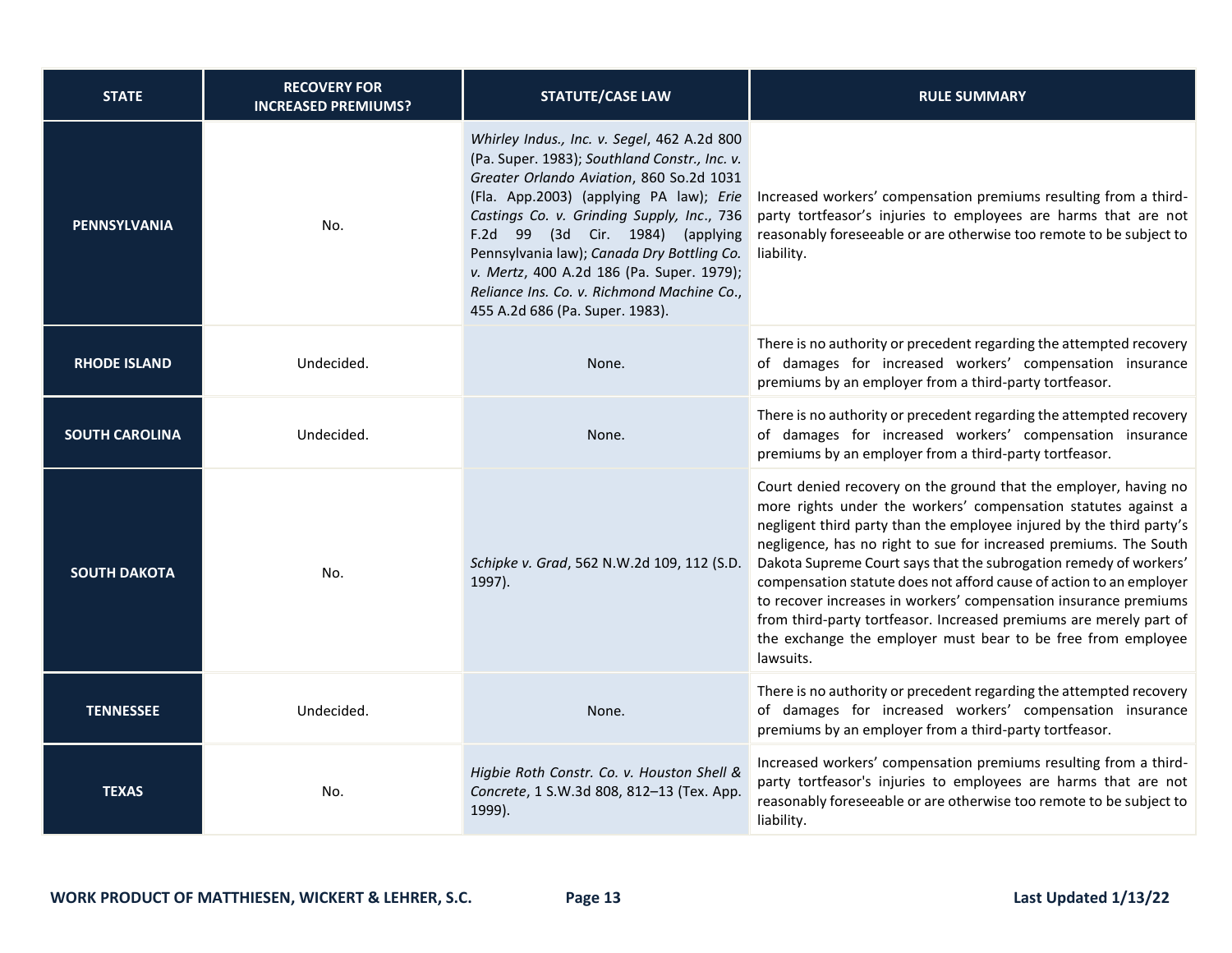| <b>STATE</b>         | <b>RECOVERY FOR</b><br><b>INCREASED PREMIUMS?</b> | <b>STATUTE/CASE LAW</b>                                                                                                             | <b>RULE SUMMARY</b>                                                                                                                                                                                                                                                                                                                                                                                                                                                                                                     |
|----------------------|---------------------------------------------------|-------------------------------------------------------------------------------------------------------------------------------------|-------------------------------------------------------------------------------------------------------------------------------------------------------------------------------------------------------------------------------------------------------------------------------------------------------------------------------------------------------------------------------------------------------------------------------------------------------------------------------------------------------------------------|
| <b>UTAH</b>          | Undecided.                                        | None.                                                                                                                               | There is no authority or precedent regarding the attempted recovery<br>of damages for increased workers' compensation insurance<br>premiums by an employer from a third-party tortfeasor.                                                                                                                                                                                                                                                                                                                               |
| <b>VERMONT</b>       | Undecided.                                        | None.                                                                                                                               | There is no authority or precedent regarding the attempted recovery<br>of damages for increased workers' compensation insurance<br>premiums by an employer from a third-party tortfeasor.                                                                                                                                                                                                                                                                                                                               |
| <b>VIRGINIA</b>      | Undecided.                                        | None.                                                                                                                               | There is no authority or precedent regarding the attempted recovery<br>of damages for increased workers' compensation insurance<br>premiums by an employer from a third-party tortfeasor.                                                                                                                                                                                                                                                                                                                               |
| <b>WASHINGTON</b>    | Undecided.                                        | None.                                                                                                                               | There is no authority or precedent regarding the attempted recovery<br>of damages for increased workers' compensation insurance<br>premiums by an employer from a third-party tortfeasor.                                                                                                                                                                                                                                                                                                                               |
| <b>WEST VIRGINIA</b> | No.                                               | Crab Orchard Improvement Co. v.<br>Chesapeake & O. Ry. Co., 115 F.2d 277,<br>282-83 (4th Cir.1940) (applying West<br>Virginia law). | Increased workers' compensation premiums resulting from a third-<br>party tortfeasor's injuries to employees are harms that are not<br>foreseeable or are otherwise too remote to be subject to liability.                                                                                                                                                                                                                                                                                                              |
| <b>WISCONSIN</b>     | No.                                               | Vogel v. Liberty Mut. Ins. Co., 571 N.W.2d<br>704 (Wis. App. 1997).                                                                 | In an action brought by an employer against a tortfeasor to recovery<br>lost premium discounts and the amount of increased workers'<br>compensation premiums resulting from a work-related injury caused<br>by the tortfeasor, the Wisconsin Court of Appeals has held that<br>denial of such a cause of action is justified on multiple levels.<br>Allowing such damages to an employer for economic consequences<br>arising from injuries to an employee would "enter a field with no<br>sensible stopping point."    |
| <b>WYOMING</b>       | Undecided.                                        | Gates v. Richardson, 719 P.2d 193 (Wyo.<br>1986).                                                                                   | There is no authority or precedent regarding the attempted recovery<br>of damages for increased workers' compensation insurance<br>premiums by an employer from a third-party tortfeasor. However, in<br>a case involving the extension of the tort of negligent infliction of<br>emotional distress, referring to liability insurance premiums said,<br>"[i]mpose upon the public the unwarranted economic burden of<br>increased insurance premiums to fund insurers' costs in paying and<br>litigating such claims." |